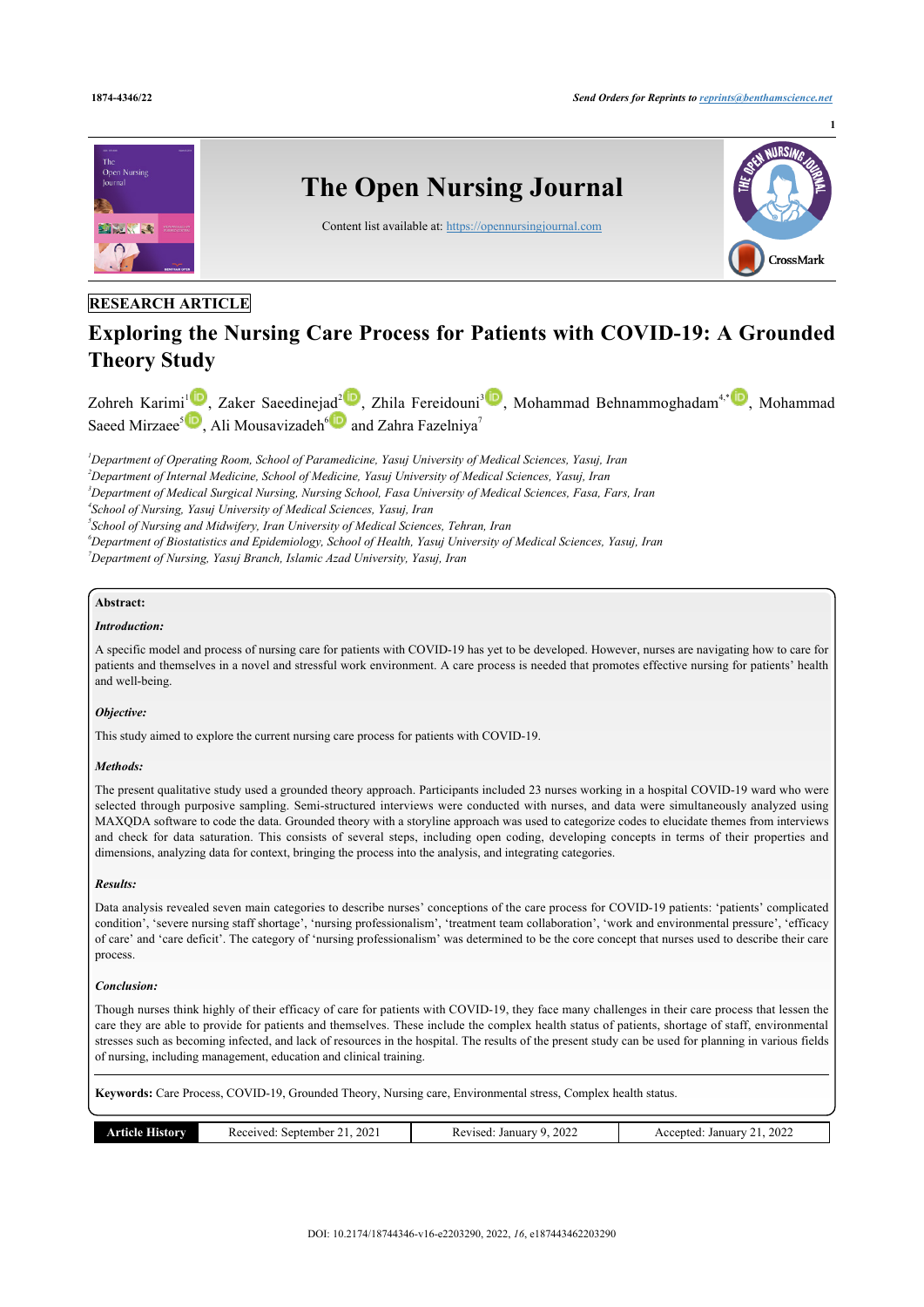# **1. INTRODUCTION**

In March 2020, the World Health Organization declared a pandemic of the ongoing global health crisis of the coronavirus disease 2019 (COVID-19) [\[1\]](#page-8-0). So far, more than 277 million people globally have been infected with COVID-19, with estimates of more than 5 million people dead as a result of the virus[[2\]](#page-8-1). In Iran, more than 6 million people have been infected, and more than 130,000 have died [\[2\]](#page-8-1).

The novelty of the current coronavirus outbreak, caused by the severe acute respiratory syndrome coronavirus 2 (SARS-CoV-2), has put nurses in a unique position as the vanguard of care teams in medical centres as they navigate patient needs, symptoms and prognoses[[3\]](#page-8-2). The care of patients is the essence of their partnership[[4](#page-8-3)]; providing appropriate and ethical care can lead to more effective recovery of patients, reduction in their hospitalization time, and early discharge [\[5](#page-8-4), [6](#page-8-5)]. Through the provision of proper care services, nursing, as a science and an art, can reduce patients' pain and suffering significantly [[7](#page-8-6)]. Nurses work on the front lines, meaning they need to constantly adapt to new technologies and guidelines while also considering patient needs [\[8\]](#page-8-7); this deep, complex relationship with care highlights the importance of the nurse's role and the need to evaluate the services nurses provide to patients[[9](#page-8-8)]. Nursing knowledge, experiential evidence and understanding patients' values and beliefs contribute to improving fundamental nursing care[[10](#page-8-9)]. The provision of care should be carried out in accordance with patients' needs, as should the interaction between the nurse, the patient and others involved in the patient care [[11\]](#page-8-10). Nurses must grapple with the complexity and sensitivity of human life, influenced by physical, psychological, economic and cultural factors that can greatly alter their working conditions and abilities, as well as the instability, variability and uncertainty that exist in providing care [\[12](#page-8-11), [13\]](#page-8-12).

Certain conditions necessitate the unique care that nursing provides, and care for patients with COVID-19 has required unique and special attention to many aspects of care that nurses typically don't encounter on a day-to-day basis [[13](#page-8-12), [14\]](#page-8-13). The viral nature of the disease, the risk of transmission and severity of symptoms, the complexity of the condition, the need for continuous and complex care, and the very high resulting workload are among the serious problems that nurses confront whenproviding services to these patients [[15,](#page-8-14) [16\]](#page-8-15). Additionally, nurses must consider their own well-being amid the unique challenges posed by COVID-19. Nurses around the world have struggled to obtain proper personal protective equipment (PPE) and have suffered from distress and mental health trauma related to the vulnerable conditions of patients  $[14]$  $[14]$ .

Thus, despite being on the front lines, conducting many of the primary measures affecting patient care, nurses in COVID-19 wards face a completely unprecedented situation with little reprieve [\[17](#page-8-16)].

Care challenges continue to arise from active and careful

examination of the condition of patients with COVID-19 and consideration of how to best provide care to patients in complete isolation [\[18](#page-8-17), [19](#page-8-18)]. Although hospital nurses have made myriad adjustments to provide useful and effective care, existing care models are inadequate to address current needs [[20,](#page-8-19) [21](#page-8-20)].

Because of the lack of a specific model and process for caring for COVID-19 patients, a transparent exploration of the care process for patients with COVID-19 can provide evidence for improving nursing care services and in turn, patients' health and well-being. No studies have yet been conducted on the care process for patients with COVID-19; thus, a theoretical exploration of this process should be undertaken to increase professional knowledge and improve the health of patients with COVID-19[[22](#page-8-21)]. The issue of care is a social one, resulting from social interactions between various individuals involved in the context of care. Therefore, the grounded theory method, as a qualitative social science research method, can be used to explore the current process of care by using current evidence of practice to elucidate broader themes and practices[[23](#page-8-22)]. Grounded theory emphasizes the interactions of individuals through a thorough and complete study of behaviours, actions, values, individuals and views of social groups [[24](#page-8-23), [25\]](#page-8-24). Theory should be constructed as an outcome of data interpretation, focusing on qualitative data such as interviews and oral history. Today's nursing philosophy is the result of pluralism and the interaction of different values, ideas and paradigms that have been formed under the shadow of postmodernism [[26\]](#page-8-25).

#### **1.1. Purpose of the Study**

This study uses a grounded theory approach rooted in postmodernism, with the specific aim of exploring the care process for patients with COVID-19.

#### **2. MATERIALS AND METHODS**

# **2.1. Study Design**

This is a qualitative study using grounded theory to gain knowledge of the practice of nursing care for COVID-19 patients. The grounded theory method, best used when there is a lack of knowledge about the target phenomenon, is able to elucidate the patterns, meanings, and interactions between individuals involved in care, to paint a broad picture of the current care process. Corbin and Strauss (2014), the proponents of the grounded theory method, note that grounded theory explores the connections that describe the status of the target phenomenon [\[25](#page-8-24)]. In the present study, the fundamental assumption was in line with the theory of symbolic interactionism. Symbolic interactionism theory has been criticized because it ignores the emotional side of the self as a basis for social interaction.

# **2.2. Setting and Participants**

Purposive sampling was used to find participants who could provide information-rich data about nursing practices. Participants consisted of 23 nurses who met the inclusion criteria: they were able to speak Persian, were over 22 years old, had at least four months of work experience in a

<span id="page-1-0"></span><sup>\*</sup> Address correspondence to this author at the School of Nursing, Yasuj University of Medical Sciences, Yasuj, Iran and Department of Medical Surgical Nursing, Nursing School, Fasa University of Medical Sciences, Fasa, Fars, Iran; E-mails: [mbehnam1363@gmail.com,](mailto:mbehnam1363@gmail.com) [fereidounizhila@gmail.com](mailto:fereidounizhila@gmail.com)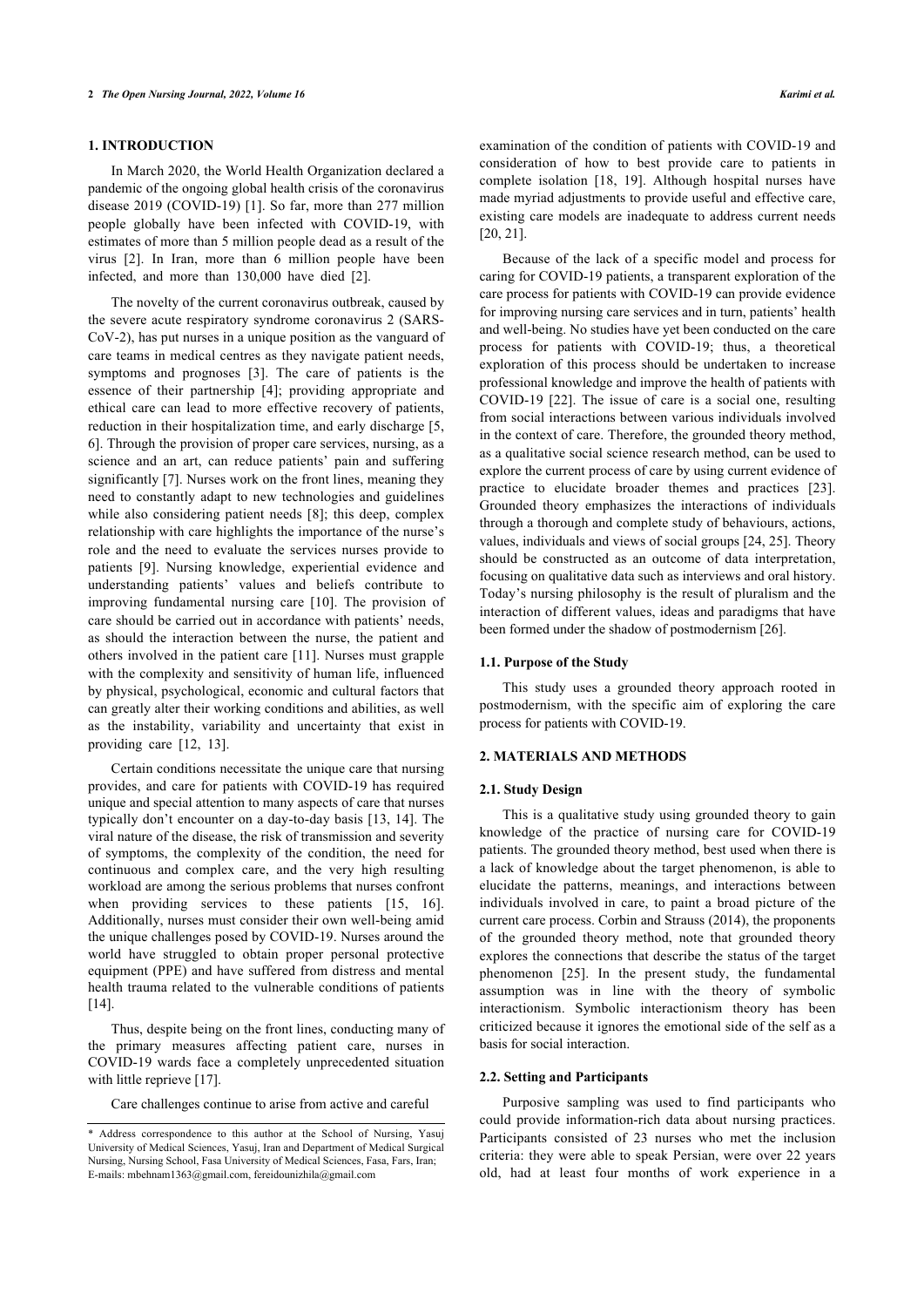COVID-19 ward, possessed no mental or physical disorders, and were willing to participate in the study. Sampling continued until data saturation was complete and a theory could be developed.

The 'research field' – the in-depth experiences of the performances, behaviours, beliefs and attitudes of individuals or groups as they are in real life  $[27]$  – was the real field of occurrence of phenomena in this study: the COVID-19 ward of a hospital.

# **2.3. Data Collection**

After receiving a letter of introduction, the researcher was referred to the research field to obtain participants' consent. The first participant was selected through a purposive sampling method. Individual, unstructured and semi-structured interviews with open-ended questions were conducted to allow the researcher and participants to the conversation as needed. Interviews were conducted in a suitable and secluded place, taking into account environment, time and participants' tolerance and willingness to participate. Interviews were conducted face-to-face, by phone call, and by video call using programs such as WhatsApp and Skype, according to participants' preference. The duration of each interview session was 45-90 minutes. At the beginning of each interview, the objective of the study was explained and patient consent was obtained. Participants could withdraw from the study at any time. All interviews were recorded and written down verbatim.

Two formal interviews were conducted with each participant. The first interview used open-ended and unstructured questions. After transcribing the first interviews, coding and theoretical sampling, with simultaneous analysis from the beginning of data collection, follow-up interview questions were developed according to participants' responses in the first interviews. Follow-up interviews were semistructured and were used to meet the objectives of the study by elucidating further explanations and examples. Examples of the questions asked in the interviews included: 'Describe your experience caring for a patient with COVID-19.' and 'Explain your relationship with your patients.' When necessary, each participant was interviewed again. At the end of the interviews, open-ended questions were asked, such as, 'Is there anything you would like to add? I would be happy to hear it.'

For data collection from the study environment – including behaviours, performances, events and individual interactions – participant observation methods were used. Field notes were recorded of observations, hearings, events and the researcher's own ideas. The presence of the researcher in the field involved no disturbance or participation. Memos were used in all stages from data collection to data analysis. In order to maintain reflectiveness in the research process, reflection notes were taken and the researcher also recorded personal experiences.

#### **2.4. Data Analysis and Rigour**

Data analysis was performed using the grounded theory approach proposed by Corbin and Strauss (2015). This approach consisted of several steps including open coding, developing concepts in terms of their properties and dimensions, analysing data for context, bringing the process

into the analysis and integrating categories.

Data were analysed simultaneously with data collection, starting with the first interview. Each interview was transcribed within 24 hours of the interview. Transcripts of the interviews were read several times and coded using MAXQDA 10. Codes were developed using an iterative process. Core sentences were coded based on what participants said. Codes were then categorized based on similarity. As more codes developed, the codebook was reassessed and similar items were merged. By constantly comparing the codes, new categories were exported according to their common focus. A storyline approach was used to develop, orient and clarify the main categories to elucidate the main themes in the data. Based on the context in which a phenomenon occurred and its placement on the storyline, the connections between variables were continuously examined until a target process was identified. The created categories were constantly evaluated to ensure that each was unique. By focusing on the conditions and the context in which a phenomenon occurred and the conditions controlling the phenomenon, the core variables and the processes defining the data were identified.

The criteria developed by Guba and Lincoln were used to evaluate the data: credibility, confirmability, dependability and transferability. The credibility of data was confirmed by using triangulation of time, method [data] and source. Additionally, several techniques were used to establish credibility in the research methods: considering the participants as the most important source, gathering documents using the same data collection methods as the interviews, taking field and observational notes, bilateral and circular data collection and data analysis (*i.e*., starting the analysis simultaneously with the first interview), member checking, the researcher's prolonged engagement with participants to understand their experiences and secure their trust, constant comparison of data, reading interviews several times for thorough understanding, and finally, the researcher's experience in conducting qualitative research.

For confirmability and impartiality, the researcher performed bracketing methods by obtaining an agreement on codes and topics by reviewing interviews and codes multiple times, continuously providing reports, peer-checking and using multiple observers during the study.

For dependability, transcripts of the interviews were typed immediately after the interview. The entire dataset was reexamined with an external reviewer as debriefing, and an external report check was carried out. Finally, for transferability, interviews were performed with maximum variance of sampling and different terms and topics were used.

#### **2.5. Ethical Considerations**

In order to enter the research field, necessary permissions were obtained from hospital officials. Informed consent was obtained from all participants. At the beginning of each interview, the objective of the study was explained in full to each participant. All participants were assured that interview recordings and documents would be kept strictly confidential. This study was approved under the ethical code number IR.YUMS.REC.1399.113 by Yasuj University of Medical Sciences.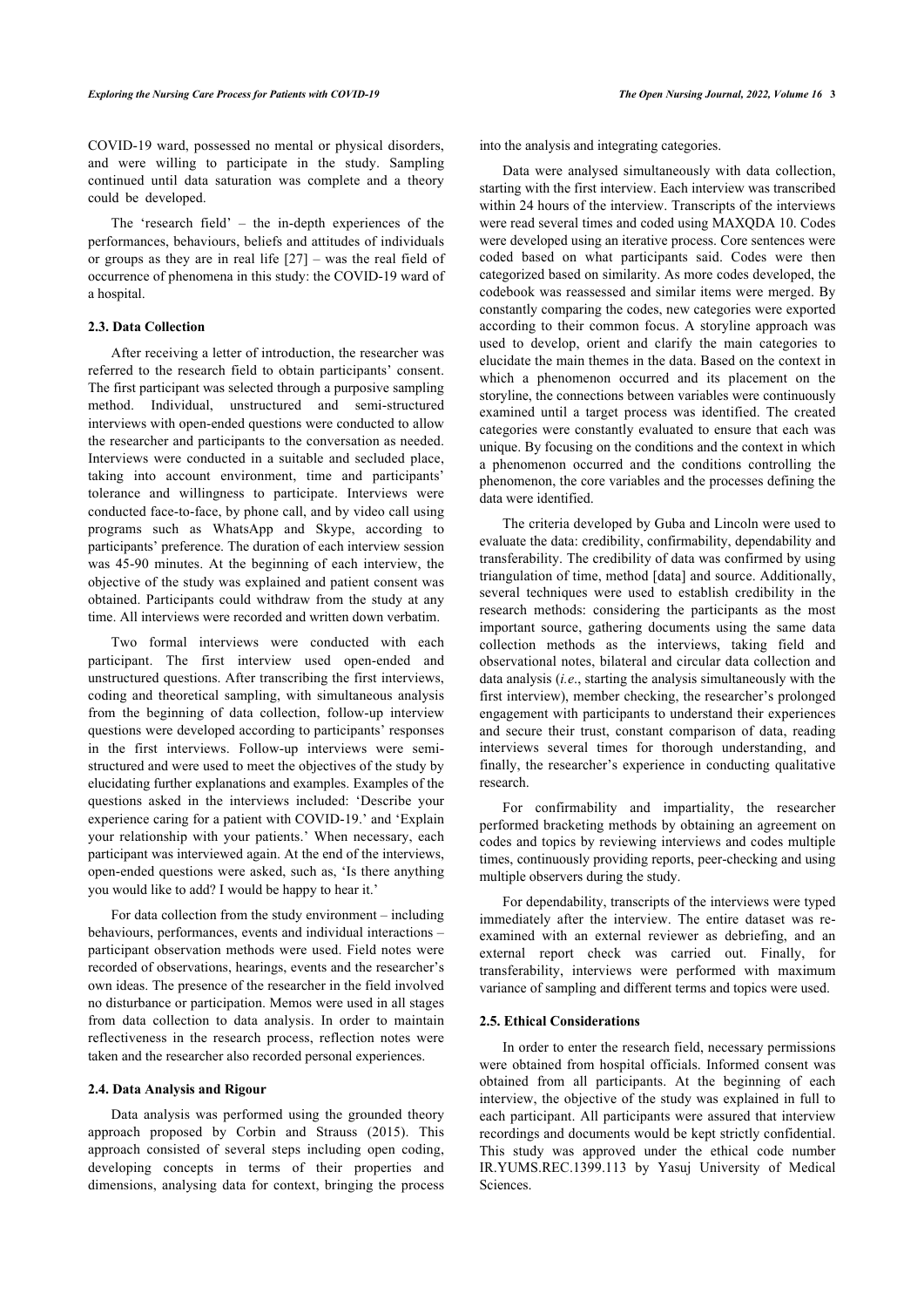# **3. RESULTS**

The participants included 23 nurses who were working in a COVID-19 ward. Nurses' mean age was 28.434±3.369 years, with a range of 23 to 35 years old. The nurses' mean work experience was 7.782±2.696 years, with a range from 4 to 13. Of the 23 nurses, 15 were married (65.2%) and 8 were single (34.8%); 11 identified as male (47.8%), while 12 identified as female (52.2%). Four nurses had earned a Master of Science degree, and 19 had Bachelor of Science degrees. While five of the nurses had worked for 4 months in the COVID-19 ward, 18 had 6 months of work experience there.

Of a total of 2000 initial codes created to describe the data, 30 primary categories were generated. Then, these 30 categories were reduced to seven main categories. These categories describe the main themes of nurse interviews and observational notes. The are: 'patients' complicated condition', 'severe nursing staff shortage', 'nursing professionalism', 'treatment team collaboration', 'work and environmental pressure', 'efficacy of care', and 'care deficit'.

# **3.1. Storyline**

In order to clarify the core categories and the main processes, a storyline approach was used when integrating categories. According to this storyline, the context in this study was 'COVID-19 patients' nursing care', and in this context and its accompanying features, 'nursing care in the COVID-19 ward' was considered as a phenomenon in this process. 'Nursing professionalism' was recognized as the strategy and

the factor controlling the phenomenon. Intervening situations included 'treatment team collaboration' and 'work and environmental pressure'. The causal conditions in the process path included 'patients' complicated condition' and 'severe nursing staff shortage'. The outcomes related to the strategy influenced by the interventional factors and causal conditions included 'efficacy of care' and 'care deficit' (Fig. **[1](#page-3-0)**).

Each of these categories will be discussed in turn to understand the process of care for COVID-19 patients in the studied hospital setting.

# **3.2. Patients' Complicated Condition**

Participants reported that the condition of patients with COVID-19 was complex and unpredictable, making it difficult to care for them. There was little definite information known about each patient's condition, and there was a likelihood that patients might fall into a serious state and approach death at any moment. Participants repeatedly emphasized this complex situation in their statements.

'Patients' conditions may get worse at any moment. Their fever is out of control. Their breathing is not very good. We don't know how complicated their condition will become.' (Nurse No. 2)

'It is unbelievable how easily a patient with shortness of breath may die. We cannot say how bad the patient's condition will be in a few minutes' time. Indeed, patients with COVID-19 have a very complicated condition.' (Nurse No. 4)

<span id="page-3-0"></span>

**Fig. (1).** The process of care for COVID-19 patients in hospital.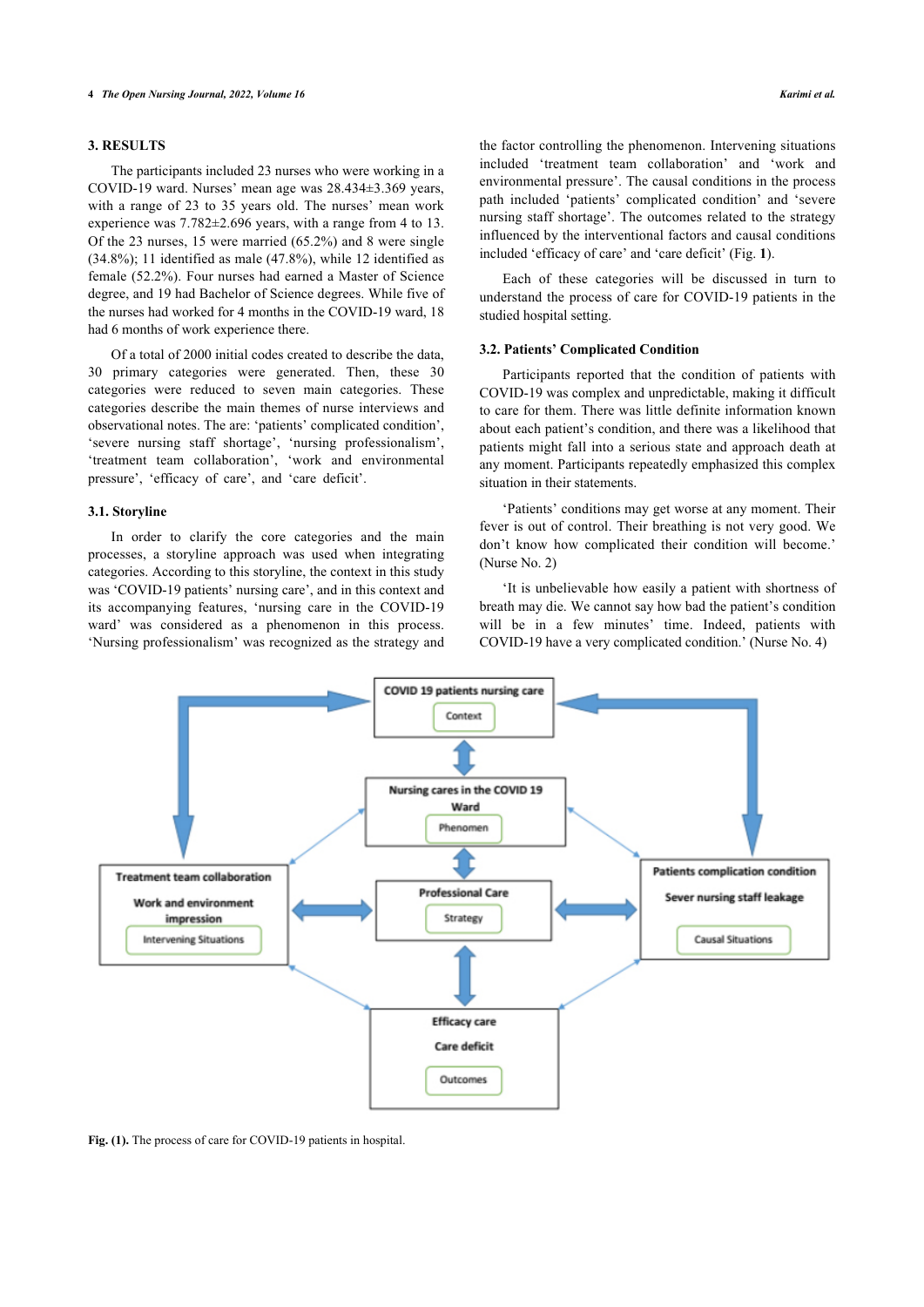**Memo**: 'In fact, patients with COVID-19 were not physically stable, and this situation made the process of providing care difficult.'

'The conditions of these patients are so complicated that nothing can be said. So far, I have not seen a patient with COVID-19 in a stable condition. One comes in with no symptoms, and suddenly their condition gets worse. Another comes in with just a simple fever, and suddenly needs a ventilator.' (Nurse No. 9).

# **3.3. Severe Nursing Staff Shortage**

All participants emphasized the lack of necessary nursing staff for providing adequate care to patients. They believed that the number of nursing staff in their ward, considering the very large number of patients and hospitalizations, was not enough to provide care to patients with COVID-19. They noted that the lack of nursing staff endangered the health of patients with COVID-19. In this regard, participants hoped for a solution that provided the necessary nursing staff to help manage patients' deteriorating conditions and reverse their illness.

'As you can see, we do not have enough staff, we do not have enough nurses. ... How can this small number of nurses cover these patients?' (Nurse No. 5)

'There are so many patients and hospitalizations, yet the number of our colleagues is not enough. ... Considering the number of hospitalizations, the number of nurses is very small. ... It is not enough at all; this is dangerous for our patients and their health.' (Nurse No. 6)

'It seems that this situation is getting worse, and we should think of a solution. If the nurses are not hired and the necessary staff are not provided, we will face serious problems such as patient mortality and shortage of nurses in the future.' (Nurse No. 11)

'If enough nurses are available, the care condition can be improved. ... Now that our number of nurses is limited, even those who are available cannot cover all this overcrowding. This is dangerous for our patients.' (Nurse No. 15)

**Memo**: 'Overcrowding refers to the high number of patients referred to the hospital and hospitalized there. What was observed was the low ratio of nurses to patients, which made the nurses' work difficult.'

#### **3.4. Nursing Professionalism**

According to participants, one of nurses' fundamental needs is sufficient knowledge and practical information to provide the necessary professional services to patients. Many emphasized the issue of professional nursing and practice based on ethical codes. However, they stated that the sudden outbreak of the COVID-19 pandemic caused nurses to be placed in the position of taking care of COVID-19 patients without any specific prior training. They emphasized the responsibility of nurses, as a matter of professional principle in such situations, to increase the quality and safety of care. They also stated that the nurses' duty is to enhance their own practical effectiveness and to establish correct standards for providing professional care.

'I have never had such an experience. .... I always say, "I wish I had already gained enough knowledge about such diseases and cared more professionally", yet I try my best to work according to ethical codes and enhance my performance.' (Nurse No. 3)

'In order to provide better care, it is necessary for nurses to have the necessary knowledge about conditions such as this disease, so that they can act professionally and meet the needs of the patient.' (Nurse No. 14)

'It's hard for our nurses to think about the professionalism of their care at all, with all these difficulties ... but this isn't still something that should be forgotten, that the kind of care becomes problematic. This is a principle in nursing, and the nurse should be responsible.' (Nurse No. 8)

**Memo**: "Recently, a course was held for nurses regarding professionalism, and it had a positive effect on their statements<sup>"</sup>

'It is not possible to perform professional nursing well in this way ... yet our nurses do their best not to stay away from that aspect of professional nursing and ethical codes, to be accountable, and to be responsible for their work.' (Nurse No. 1)

'Considering these conditions, in such situations, it is better for our nurses to deal with the issue professionally and responsibly. This way, the patients' safety is also guaranteed ... and the necessary care is provided to them.' (Nurse No. 12)

# **3.5. Treatment Team Collaboration**

According to participants, in the current conditions, the collaboration of all members of the treatment team involved in the care process of patients with COVID-19 had a significant impact on the improvement of patient health, including faster recovery and discharge. The higher the commitment of the members of the treatment team – including nurses, physicians, and each individual involved with the disease – the better the health of the patients, and the greater the reduction of workload and cost of treatment. Participants also mentioned the collaboration of the treatment team as a principle, saying that in this situation, everyone should stand by and facilitate the care and the treatment of patients with COVID-19.

'All therapeutic staff, whether nurses, physicians or others, are seriously involved together and working tirelessly. ... These partnerships make the patient recover and get home sooner.' (Nurse No. 7)

'In this great crisis, the collaboration of the medical team is expected to be greater than before. ... Everyone here collaborates so that we can discharge the patient sooner.' (Nurse No. 16)

'One side of the collaboration is the treatment team and the other side are the patients and their families. ... In order for their patient to get well sooner, they expect all the medical staff, who work really well together, to be together and empathetic. In such a way, the patient can be discharged sooner, and the burden and the hospital costs will be reduced.' (Nurse No. 19)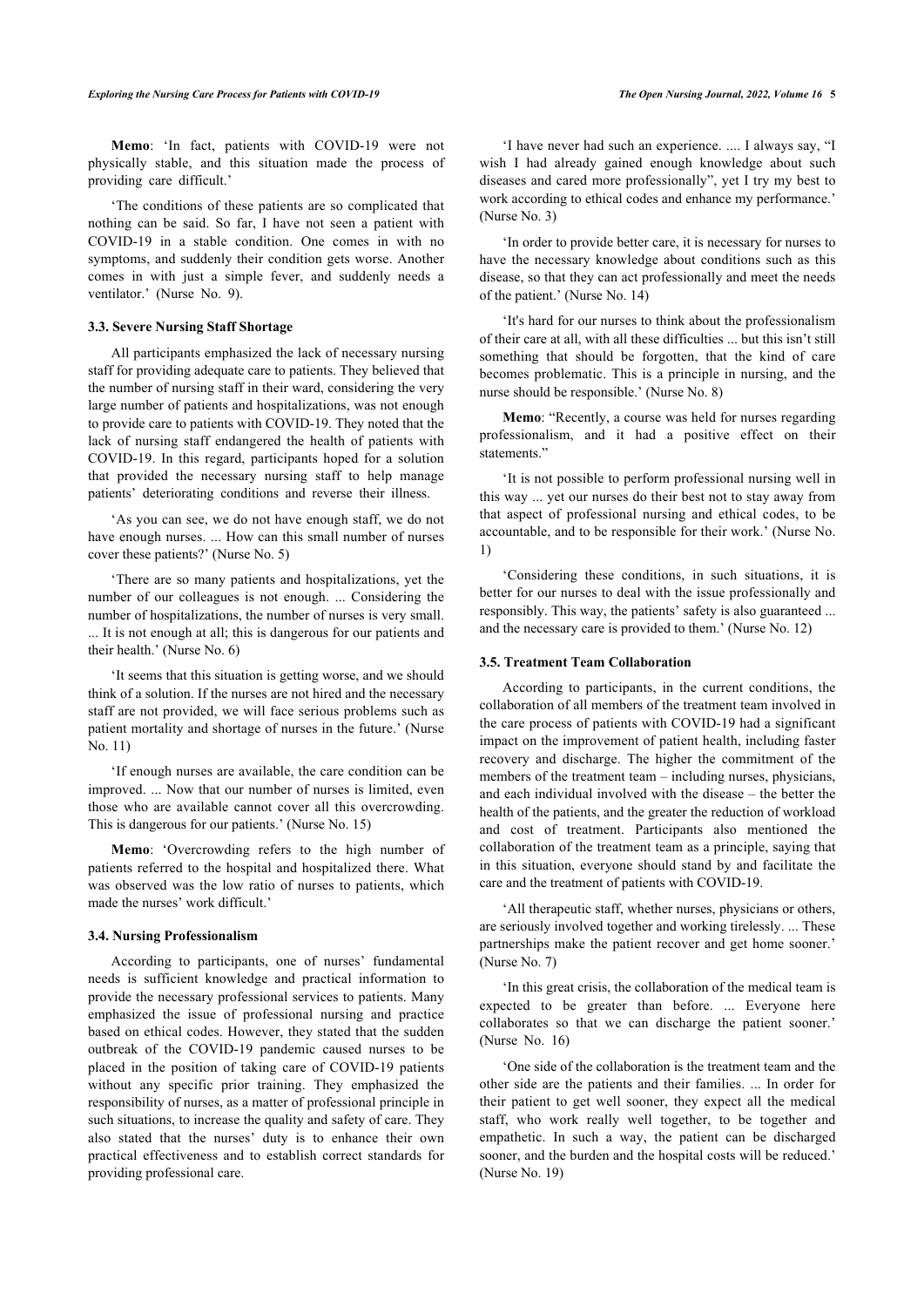#### **6** *The Open Nursing Journal, 2022, Volume 16 Karimi et al.*

'The collaboration of the treatment team greatly affects the morale of our patients and the speed of their recovery. ... Patients look happier when they see fellows working together so well.' (Nurse No. 21)

**Memo**: '"Fellows" refers to the members of the treatment team. Being together, asking for each other's ideas, and helping each other were among the things that were particularly observed among the different members of the treatment team. They helped each other a lot and strengthened each other's morale.'

#### **3.6. Work and Environmental Pressure**

Participants talked about daily stresses and constant anxiety during work shifts. On one hand, the difficulty and frequency of shifts, the lack of opportunity to relax, and the inadequacy of the facilities in some situations, such as treating patients' acute conditions, increased the nurses' workload. On the other hand, the inappropriate and inconvenient location of the COVID-19 ward within the hospital, in terms of commute and infection control, increased the environmental burden and its impact on nursing care in this ward. Workload and environmental pressure seriously affected nursing care from the participants' points of view.

'Sometimes the number of facilities is not enough. ... We are under pressure, so much pressure that I can no longer continue and work.' (Nurse No. 7)

'The location of our ward is not suitable; it is big and spacious. As soon as you have something to do and want to commute, it will put pressure on you, make you tired, and take your time.' (Nurse No. 22)

'I am so tired that I cannot rest due to the intensity of work and fatigue, as if I cannot sleep. A lot of pressure is on me and my colleagues. ... We all pray while caring for the patient; I hope nothing happens.' (Nurse No. 1)

'Stress, stress and stress ... fear and pressure … a ward of this area and so much work. ... It is really hard.' (Nurse No. 13)

**Memo**: 'There was disturbance, worry and urgency on [the participant's] face.'

'Ah, what can I say? The pressure is so great that there is no limit. We should always be careful for the patient. ... You see how big this hospital is and how many patients there are. It is getting very hard to work when the facilities are scarce, I mean, when there are no facilities, and at this time, the patient's condition gets worse.' (Nurse No. 17)

**Memo**: 'The hospital was newly established; many of its wards were not set up; its staff was not fully supplied.'

'Apart from all our workload, we always have this stress that every place in the ward cannot be completely isolated, that it is full of virus and can infect us, too. ... Of course, that is not impossible. ... I sometimes faint due to fatigue and high pressure while working with the patients.' (Nurse No. 5).

#### **3.7. Efficacy of Care**

Particularly evident in participants' interviews was their seriousness, self-sacrifice, unremitting effort and emphasis on scientific and accurate observance of knowledge-based nursing care for patients with COVID-19. Caregiving experiences made nurses stronger and more efficient in providing care, as well as their practical and scientific efforts to follow the right policies of care. They noted that effective care results in effective interaction in the treatment process.

'It seems that a major change has occurred in everyone's behaviour. We take great care of the patient, all care is efficient, principled and correct. We make sure that they are given good care. We are very careful about clinical inconsistencies and the patient's condition; the patient should be given good care in all circumstances.' (Nurse No. 21)

**Memo**: '"Clinical inconsistencies" refers to the existence of ambiguity in the patient's files, such as medication orders, which nurses identify, report and clarify in order to prevent errors.'

'The practice of our nurses is efficient, and they are highly skilled. ... We all try not to work outside the rules and regulations. ... Some of them work truly selflessly and share their experiences with others; even this has affected our relationship with our patients.' (Nurse No. 20)

'Very good care is given to the patients. Our relationship with the patient is excellent. Our nurses are strong and literate, and work with all their might. They all try their best to provide adequate care to the patients.' (Nurse No. 6)

# **3.8. Care Deficit**

According to participants, the fatigue of work and the loss of morale from the failure to treat some patients has led to care deficits and reduced the level and quality of nursing care, along with increasing the likelihood of errors and negligence during care. Care deficit has also occurred due to lack of staff, environmental stress and in some cases, due to lack of attention to nursing professionalism.

'Ah, I see that in some cases, real services are not provided. Fatigue and workload cause a failure in care for the patient; and in this way, the quality of care may be decreased.' (Nurse No. 18)

'The small number of nurses, the very bad condition of the patients, and the lack of staff all increase the possibility of errors. Nurses do not like negligence, yet it may occur unconsciously in these difficult conditions.' (Nurse No. 11)

'Making mistakes isn't impossible with these bad and messy conditions; everything has made our work difficult. Well, do you think everything can be done perfectly?' (Nurse No. 9)

**Memo**: 'The person expressed this in an angry manner.'

# **4. DISCUSSION**

To answer the main question of the research, which was 'What is the care process for patients with COVID-19?', interviews with nurses were coded in detail, and based on emerging themes, seven main categories were generated to create a storyline and answer the research question: 'patients' complicated condition', 'severe nursing staff shortage',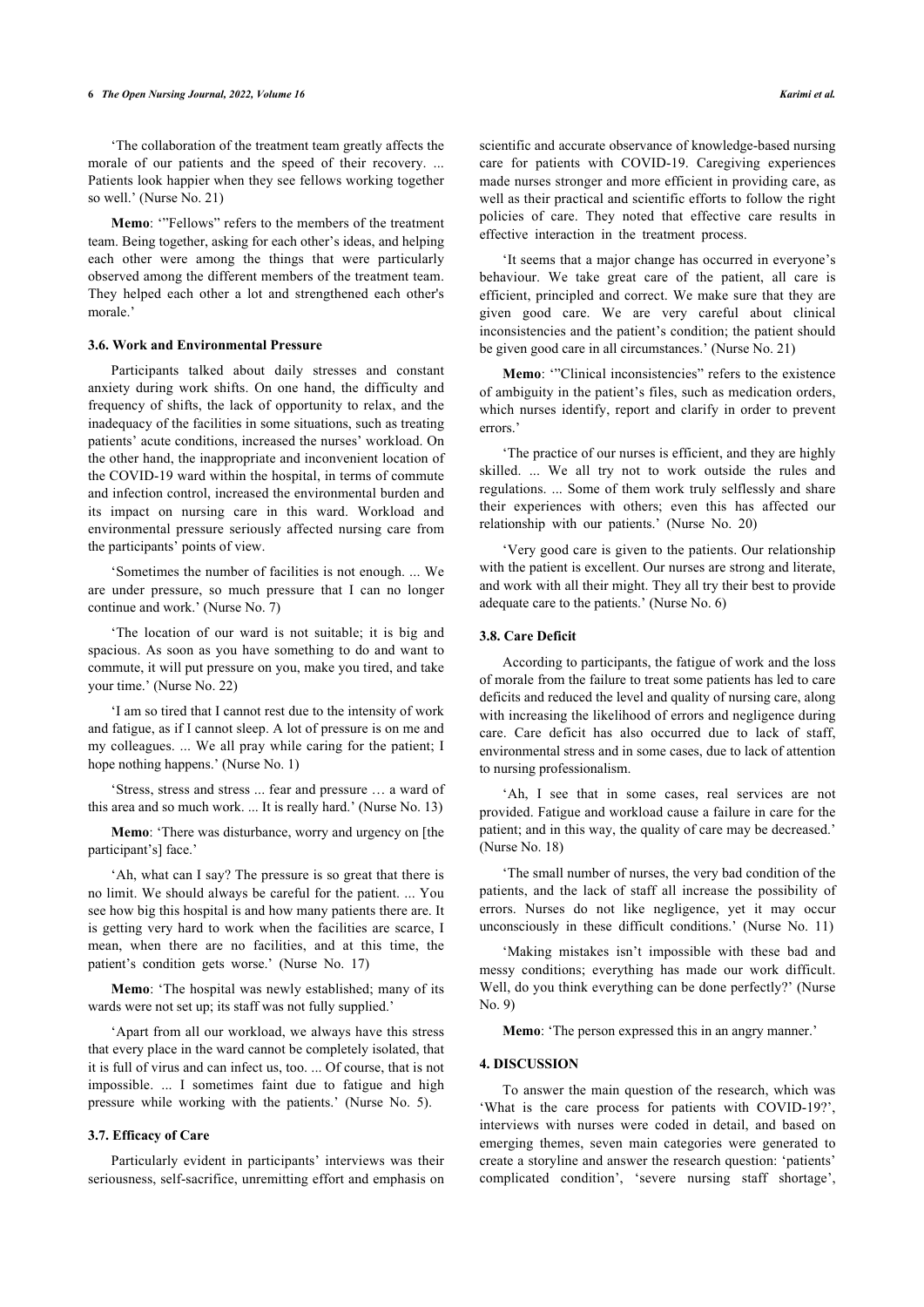'nursing professionalism', 'treatment team collaboration', 'work and environmental pressure', 'efficacy of care', and 'care deficit'.

Participants believed that COVID-19 patients' complex conditions placed nursing care in an unpredictable situation. Although the complexity of nursing care has not yet been clearly defined in the literature – and there are many possible causes for it – unfixed and uncertain patient status can affect the provision of nursing care. In one study, authors concluded that the complexity of nursing care, as a potential concept, is characterized by the instabilities, variabilities and uncertainties that exist. The authors pointed out that the extent of the complexity of nursing care was related to patients' problems and needs, as well as the extensive knowledge, experience, attention and caring skills of nurses[[13\]](#page-8-12). Knowing the complexities of nursing care can improve attention and safety when caring for patients. Manning and Gagnon emphasized that cognition and transparency in the concept of care complexity are effective in improving medical care. They also discussed how the emergence of complex patients represents a diverse range of care [[28](#page-8-27)]. For nurses in this study, patient care was complex because patients' health status could deteriorate quickly and unpredictably. Furthermore, nurses were dealing with an illness that was still not well-understood at the time of the study, and with limited treatment options and resources. Because they were understaffed, they also had difficulty addressing emerging patient concerns or conditions quickly and effectively.

Nursing staff shortages have long been a concern of nurses, even before the COVID-19 pandemic. In this study, participants strongly emphasized the lack of nursing staff for providing care to patients with COVID-19. This shortage of nurses, while having an impact on the care provided, has serious and even debilitating consequences for nurses. Nurses play a vital role in providing hospital care. Haryanto explained that the shortage of nursing staff is a dynamic issue affecting all countries and healthcare systems, and this situation is critical for the provision of care [[29](#page-8-28)]. Because nurses are at high risk of being infected with COVID-19, their vulnerability requires consideration of safety standards and protection to ensure that nurses themselves do not become infected, further reducing the availability of nurses in healthcare settings [[30\]](#page-8-29). Rasmussen *et al*. argued that, although there has been a shortage of nurses during the COVID-19 pandemic, policymakers' attitudes have changed towards the application of technology and digital education in care [[31](#page-8-30)]. According to participants in this study, the most important effect of the shortage of nurses during the coronavirus disease has been that patients' health has been seriously endangered.

The core concept expressed by participants in this study was 'nursing professionalism'. Participants emphasized the effect of nursing professionalism on increasing patients' satisfaction, on accountability and care safety and on providing care specifically to patients with COVID-19. Fallon discussed that although parallels may be drawn between challenges faced in nursing homes during the current pandemic, a professional approach, integration of evidence and providing the necessary and accountable care to these patients is necessary [[32\]](#page-8-31). Jiang *et al*. argued that nurses should not only provide the necessary care to their patients, but also consider other aspects of patients' lives, including social and cultural aspects. They must adapt themselves to current conditions, a tactic that should implicitly be a feature of professional nursing[[33\]](#page-8-32). This important role of nurses and their role in society during the pandemic has led to a sense of satisfaction and a change in society's view of nurses. O'Connor *et al*. noted that nursing practice should be provided within a completely ethical and clear framework, considering values such as care, compassion, dignity, kindness, support, self-empowerment and communication as essential requirements of professional nursing[[34](#page-8-33)]. To achieve professional nursing, Eid *et al*. recommended strengthening performance and action based on codes of professional ethics and considered having a type of nursing profession as a prerequisite for accountable care [\[35](#page-8-34)]. Participants in this study expressed concern that because of their workload and a lack of specific training to treat COVID-19 patients, they were unable to perform their jobs at the highest level of professionalism. Many of them took advantage of a professionalism course that was offered during the time of the research study. When unsure of what to do, they often turn to ethical codes to guide their decision making.

Nurses in this study expressed belief that the collaboration of medical team members leads to the promotion of health and faster recovery of patients; so, those partnerships are considered as a factor in controlling treatment costs and better management of patients with COVID-19. Zakerimoghadam *et al*. argued that collaboration among medical staff is significant in providing appropriate care to patients and enhancing their recovery process. Collaboration between the members of the treatment team, as complements to each individual's role, is obvious and inevitable[[36](#page-8-35)]. In one study on the significant impact of collaboration of a treatment team in promoting the safety and health of patients, Alsallum *et al*. considered it important to increase awareness of this collaboration and recommended removing the barriers to this collaboration when providing services and care to patients [\[37\]](#page-8-36). In another study, Kang *et al*. concluded that improving the process of cooperation and collaboration between nurses, physicians and the treatment team can lead to improved outcomes in treatment and care [[38](#page-8-37)]. Participants in this study felt that the 'crisis' of COVID-19 necessitated their collaboration more than ever, and that their teamwork improved both their own and patients' morale.

The various stresses and factors in providing care to COVID-19 patients made workload and environmental pressures a high concern of nurses in this study. Riedl *et al*. found that work pressure on nurses causes emotional exhaustion in the workplace, and the effects of this go beyond work [[39\]](#page-8-38). Leary *et al*. referring to the deep understanding of the nursing profession concluded that specialization and attention to professional strengthening factors can result in the development of the nursing profession and the provision of professional care [[40\]](#page-8-39). Copanitsanou *et al*. emphasized several factors that affect nursing care and the burnout of nurses, including the work environment. They believed that a good work environment is effective in increasing patients' satisfaction as well as increasing nurses' job satisfaction and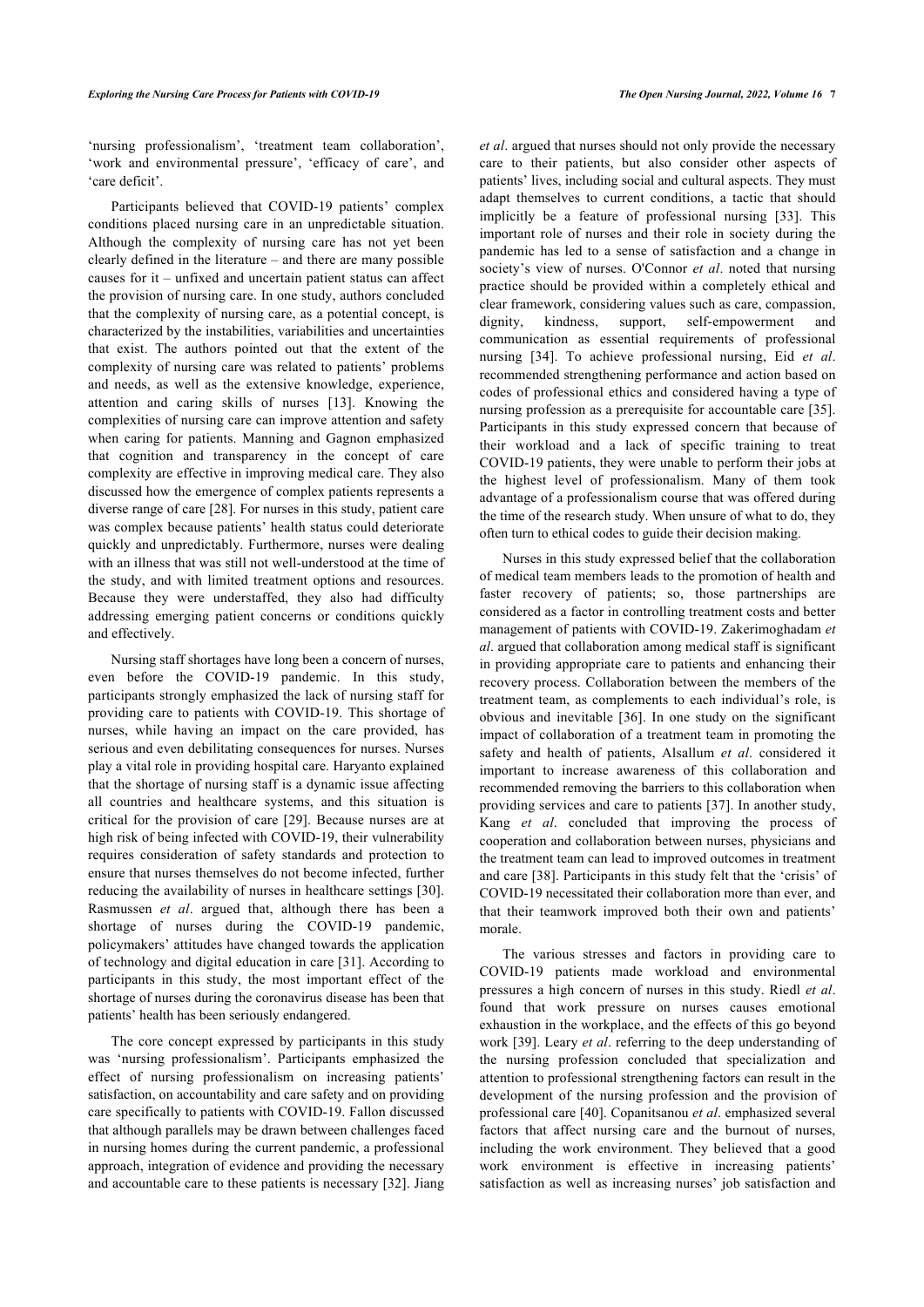#### **8** *The Open Nursing Journal, 2022, Volume 16 Karimi et al.*

reducing burnout [\[41](#page-9-0)]. Therefore, it can be inferred that having a suitable work environment will increase the quality of care and enhance recovery.

Nurses in this study made clear that efficacy of care, the observance of instructions and the application of nursing knowledge all serve to improve the level of nursing care, while care deficit – due to the factors causing it – increases the incidence of errors and reduces the level of nursing care possible. Amoah *et al*. considered good communication to be an indispensable part of patient care; this is crucial in determining the quality of care and for helping to remove its barriers, including environmental barriers [[42\]](#page-9-1). Larrabee *et al*. considered the provision of immediate and efficient care, being able to meet the needs of patients and the competence of nurses to be effective factors in nursing care [[43](#page-9-2)]. In one study on the influence of nurse characteristics and work conditions on the quality of nursing care, Mudallal *et al*. concluded that work conditions have the greatest impact on the quality of care [[44](#page-9-1)]. Care deficit occurs as a result of poor work conditions for nurses, and ultimately it reduces the level and quality of care. Although nurses in this study were extremely positive about their efficacy of care, stating that in all circumstances, the best care was given to the best of their ability, they also expressed a myriad of complaints about limitations that made their jobs more difficult and prevented them from providing their highest level of care. These limitations included fatigue, high workload, staff shortage, and the poor health conditions of patients.

The most important limitation of this study was the special circumstances related to the COVID-19 ward. Additionally, because of the contagious nature of COVID-19, interviews could not be conducted in a traditional manner; however, this limitation was eliminated after explaining the objective of the study to participants and using remote interviewing methods for data collection.

# **CONCLUSION**

Nurses are newly facing challenges of the complexity of nursing care for COVID-19, the challenges of providing care to contagious patients while also protecting themselves, and the novelty of information regarding caring for these patients. Thus, it is necessary for plans to be made to develop guidelines and care policies in the field of nursing management, as well as to determine educational needs and opportunities to provide up-to-date information for nurses to strengthen their scientific capacity in the field of education. New research priorities must be determined to ensure that nurses have clear processes for providing the best care to patients and to themselves in the midst of a pandemic.

Policymakers and nursing managers can apply the current process in the clinical setting to enhance the performance and knowledge of nursing professionals, to improve patients' health and to increase the quality and safety of nursing care provided to patients with COVID-19. Positive developments in nursing care can be made by considering the dynamics of the concept of care, as well as strengthening the necessary competencies, as well as considering the environmental and non-environmental conditions affecting the care of these patients.

# **STRENGTHS AND LIMITATIONS OF THIS STUDY**

- This paper is the first to explore the nursing care process specifically for patients with COVID-19.
- Seven main categories were determined from thematic analysis of interviews with nurses working in a COVID-19 ward, regarding the process of care for patients in the ward: 'patients' complicated condition', 'severe nursing staff shortage', 'nursing professionalism', 'treatment team collaboration', 'work and environmental pressure", 'efficacy of care', and 'care deficit'.
- The core concept was determined to be 'nursing professionalism'. Participants in this study emphasized the effect of demonstrating professional nursing practices on increasing patients' satisfaction, accountability, care safety and responsibility when providing care to patients with COVID-19.
- The most important limitations in this study were the special circumstances related to working in the COVID-19 ward, including visiting the ward and conducting interviews.

# **ETHICS APPROVAL AND CONSENT TO PARTICIPATE**

This study has been approved by the Institutional Review Board of Yasuj University of Medical Sciences (approval number 990109).

#### **HUMAN AND ANIMAL RIGHTS**

No animals were used as the basis of this study. This research was conducted according to the 1964 Declaration of Helsinki principles, as revised in 2013.

# **CONSENT FOR PUBLICATION**

Informed consent was obtained from all participants.

# **AVAILABILITY OF DATA AND MATERIALS**

The data that support the findings of this study are available from the corresponding author [M.B], on special request.

#### **FUNDING**

None.

# **CONFLICT OF INTEREST**

The authors confirm that this article content has no conflicts of interest.

# **ACKNOWLEDGEMENTS**

We thank all the nurses who helped us conduct this research. The authors appreciate Dr. Hossein Mari Oryad, Deputy of the Research Center of Yasuj University of Medical Sciences, for financial support.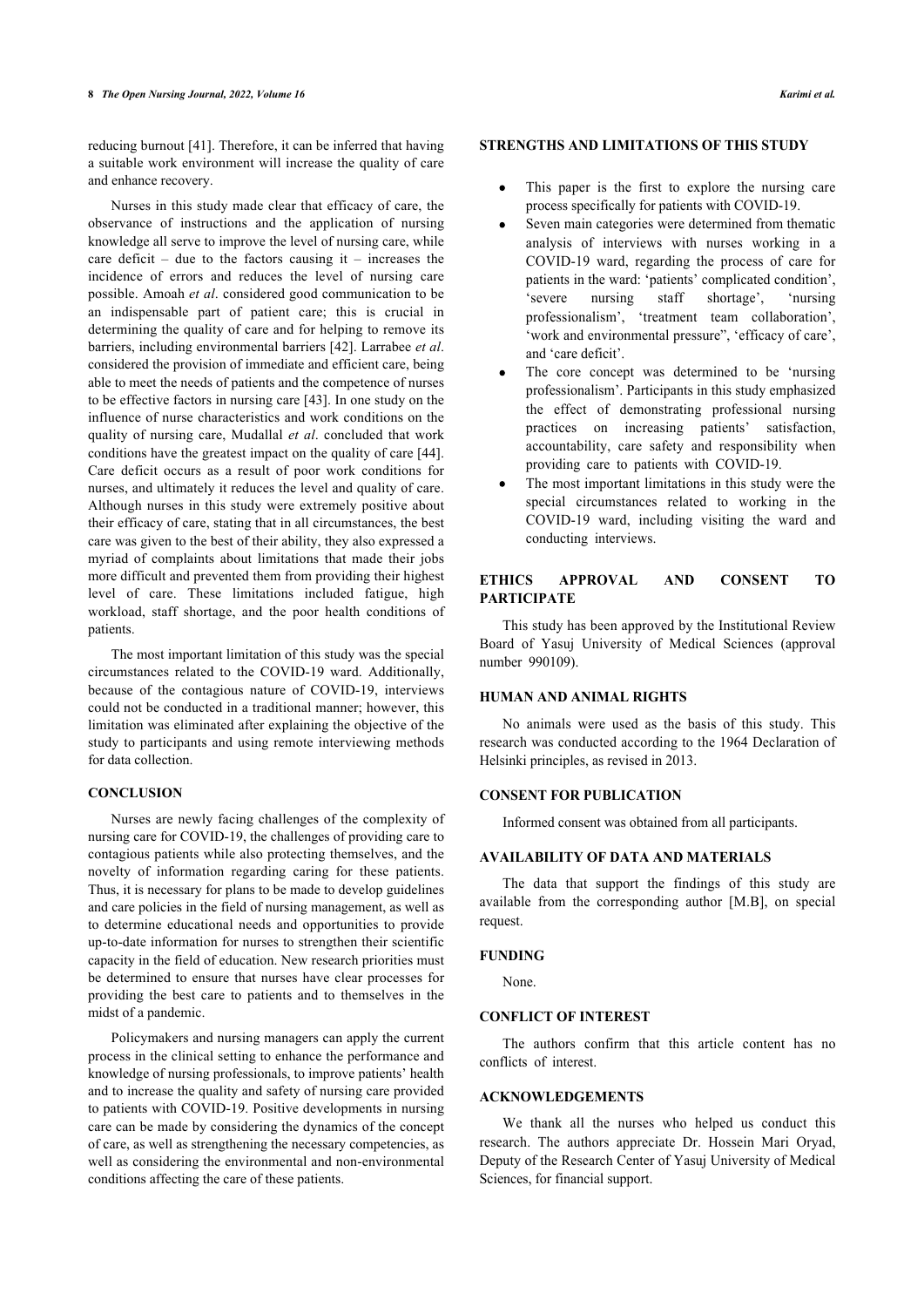#### <span id="page-8-20"></span><span id="page-8-0"></span>**REFERENCES**

- [1] Cucinotta D, Vanelli M. WHO declares COVID-19 a pandemic. Acta Biomed 2020; 91(1): 157-60.
- <span id="page-8-1"></span>[\[http://dx.doi.org/ 10.23750/abm.v91i1.9397\]](http://dx.doi.org/%2010.23750/abm.v91i1.9397) [PMID: [32191675\]](http://www.ncbi.nlm.nih.gov/pubmed/32191675) [2] WHO. 2022. Available from: [https://www.who.int/docs/default-source/coronaviruse/situation-report](https://www.who.int/docs/default-source/coronaviruse/situation-reports/20200724-covid-19-sitrep-186.pdf?sfvrsn=4da7b586_2)
- <span id="page-8-21"></span><span id="page-8-2"></span>[s/20200724-covid-19-sitrep-186.pdf?sfvrsn=4da7b586\\_2](https://www.who.int/docs/default-source/coronaviruse/situation-reports/20200724-covid-19-sitrep-186.pdf?sfvrsn=4da7b586_2) [3] Eghbali M, Negarandeh R, Froutan R. COVID-19 epidemic: Hospitallevel response. Nurs Pract Today 2020; 7(2): 81-3.
- <span id="page-8-22"></span><span id="page-8-3"></span>[\[http://dx.doi.org/10.18502/npt.v7i2.2728\]](http://dx.doi.org/10.18502/npt.v7i2.2728) [4] Wei H, Corbett RW, Ray J, Wei TL. A culture of caring: the essence
- <span id="page-8-23"></span>of healthcare interprofessional collaboration. J Interprof Care 2020; 34(3): 324-31. [\[http://dx.doi.org/10.1080/13561820.2019.1641476\]](http://dx.doi.org/10.1080/13561820.2019.1641476) [PMID:
- <span id="page-8-4"></span>[31390903\]](http://www.ncbi.nlm.nih.gov/pubmed/31390903) [5] Coronado-Vázquez V, Canet-Fajas C, Ramírez-Durán MV, *et al.*
- <span id="page-8-24"></span>Nursing care ethical implications regarding chronic patients at hospital discharge. Healthcare 2020; 8(2): 167. [\[http://dx.doi.org/10.3390/healthcare8020167](http://dx.doi.org/10.3390/healthcare8020167)] [PMID: [32545173](http://www.ncbi.nlm.nih.gov/pubmed/32545173)]
- <span id="page-8-25"></span><span id="page-8-5"></span>[6] Recio-Saucedo A, Dall'Ora C, Maruotti A, *et al.* What impact does nursing care left undone have on patient outcomes? Review of the literature. J Clin Nurs 2018; 27(11-12): 2248-59.
- <span id="page-8-27"></span><span id="page-8-26"></span><span id="page-8-6"></span>[\[http://dx.doi.org/10.1111/jocn.14058](http://dx.doi.org/10.1111/jocn.14058)] [PMID: [28859254](http://www.ncbi.nlm.nih.gov/pubmed/28859254)] [7] Vega H, Hayes K. Blending the art and science of nursing. Nursing

2019; 49(9): 62-3. [\[http://dx.doi.org/10.1097/01.NURSE.0000577752.54139.4e\]](http://dx.doi.org/10.1097/01.NURSE.0000577752.54139.4e) [PMID: [31436727\]](http://www.ncbi.nlm.nih.gov/pubmed/31436727)

- <span id="page-8-28"></span><span id="page-8-7"></span>[8] Locsin RC. The co-existence of technology and caring in the theory of technological competency as caring in nursing. J Med Invest 2017;  $64(1.2): 160-6.$ [\[http://dx.doi.org/10.2152/jmi.64.160\]](http://dx.doi.org/10.2152/jmi.64.160)
- <span id="page-8-29"></span><span id="page-8-8"></span>[9] Hawke-Eder S. Can caring be taught? Nurs N Z 2017; 23(3): 23-25, 46.
	- [PMID: [30549573](http://www.ncbi.nlm.nih.gov/pubmed/30549573)]
- <span id="page-8-30"></span><span id="page-8-9"></span>[10] Grove SK, Gray JR. Understanding Nursing Research E-Book: Building an Evidence-Based Practice. Elsevier Health Sciences 2018.
- <span id="page-8-10"></span>[11] Sethi D, Rani MK. Communication barrier in health care setting as perceived by nurses and patient. Int J Nurs Educ 2017; 9(4): 30-5. [\[http://dx.doi.org/10.5958/0974-9357.2017.00092.7\]](http://dx.doi.org/10.5958/0974-9357.2017.00092.7)
- <span id="page-8-31"></span><span id="page-8-11"></span>[12] Zwakhalen SMG, Hamers JPH, Metzelthin SF, *et al.* Basic nursing care: The most provided, the least evidence based - A discussion paper. J Clin Nurs 2018; 27(11-12): 2496-505. [\[http://dx.doi.org/10.1111/jocn.14296](http://dx.doi.org/10.1111/jocn.14296)] [PMID: [29399942](http://www.ncbi.nlm.nih.gov/pubmed/29399942)]
- <span id="page-8-32"></span><span id="page-8-12"></span>[13] Huber E, Kleinknecht-Dolf M, Kugler C, Spirig R. Patient-related complexity of nursing care in acute care hospitals - an updated concept. Scand J Caring Sci 2021; 35(1): 178-95. [\[http://dx.doi.org/10.1111/scs.12833\]](http://dx.doi.org/10.1111/scs.12833) [PMID: [32200550\]](http://www.ncbi.nlm.nih.gov/pubmed/32200550)
- <span id="page-8-33"></span><span id="page-8-13"></span>[14] Daly J, Jackson D, Anders R, Davidson PM. Who speaks for nursing? COVID-19 highlighting gaps in leadership. J Clin Nurs 2020; 29(15-16): 2751-2.

[\[http://dx.doi.org/10.1111/jocn.15305](http://dx.doi.org/10.1111/jocn.15305)] [PMID: [32311793](http://www.ncbi.nlm.nih.gov/pubmed/32311793)]

- <span id="page-8-34"></span><span id="page-8-14"></span>[15] Shanthanna H, Strand NH, Provenzano DA, *et al.* Caring for patients with pain during the COVID-19 pandemic: consensus recommendations from an international expert panel. Anaesthesia 2020; 75(7): 935-44. [\[http://dx.doi.org/10.1111/anae.15076](http://dx.doi.org/10.1111/anae.15076)] [PMID: [32259288\]](http://www.ncbi.nlm.nih.gov/pubmed/32259288)
- <span id="page-8-35"></span><span id="page-8-15"></span>[16] Shen Y, Li C, Dong H, Wang Z, Martinez L, Sun Z, *et al.* Airborne
- <span id="page-8-36"></span>transmission of COVID-19: epidemiologic evidence from two outbreak investigations 2020. Available from: [https://www.](https://www.researchgate.net/publication/340418430_Airborne_transmission_of_COVID-19_epidemiologic_evidence_from_two_) [researchgate.](https://www.researchgate.net/publication/340418430_Airborne_transmission_of_COVID-19_epidemiologic_evidence_from_two_) [net/publication/340418430\\_Airborne\\_transmission\\_of\\_COVID-19\\_epi](https://www.researchgate.net/publication/340418430_Airborne_transmission_of_COVID-19_epidemiologic_evidence_from_two_)

demiologic\_evidence\_from\_two [\[http://dx.doi.org/10.2139/ssrn.3567505\]](http://dx.doi.org/10.2139/ssrn.3567505)

<span id="page-8-37"></span><span id="page-8-16"></span>[17] Alharbi J, Jackson D, Usher K. The potential for COVID19 to contribute to compassion fatigue in critical care nurses. J Clin Nurs 2020; 29(15-16): 2762-4.

[PMID: [32344460](http://www.ncbi.nlm.nih.gov/pubmed/32344460)] [<http://dx.doi.org/10.1111/jocn.15314>]

- <span id="page-8-38"></span><span id="page-8-17"></span>[18] Liang T. Handbook of COVID19 prevention and treatment. The First Affiliated Hospital, Zhejiang University School of Medicine Compiled According to Clinical Experience 2020.
- <span id="page-8-18"></span>[19] Burke RM, Midgley CM, Dratch A, *et al.* Active monitoring of persons exposed to patients with confirmed COVID-19—United States, January–February 2020. MMWR Morb Mortal Wkly Rep 2020; 69(9): 245-6.

[\[http://dx.doi.org/10.15585/mmwr.mm6909e1](http://dx.doi.org/10.15585/mmwr.mm6909e1)] [PMID: [32134909\]](http://www.ncbi.nlm.nih.gov/pubmed/32134909)

<span id="page-8-39"></span><span id="page-8-19"></span>[20] Huang L, Lin G, Tang L, Yu L, Zhou Z. Special attention to nurses'

protection during the COVID-19 epidemic. Crit Care 2020; 24(1): 120. [\[http://dx.doi.org/10.1186/s13054-020-2841-7\]](http://dx.doi.org/10.1186/s13054-020-2841-7) [PMID: [32220243](http://www.ncbi.nlm.nih.gov/pubmed/32220243)]

- [21] Reper P, Bombart MA, Leonard I, Payen B, Darquennes O, Labrique S. Nursing Activities Score is increased in COVID-19 patients. Intensive Crit Care Nurs 2020; 60: 102891. [\[http://dx.doi.org/10.1016/j.iccn.2020.102891](http://dx.doi.org/10.1016/j.iccn.2020.102891)] [PMID: [32712068\]](http://www.ncbi.nlm.nih.gov/pubmed/32712068)
- [22] Desborough J, Banfield M, Phillips C, Mills J. The process of patient enablement in general practice nurse consultations: a grounded theory study. J Adv Nurs 2017; 73(5): 1085-96. [\[http://dx.doi.org/10.1111/jan.13199](http://dx.doi.org/10.1111/jan.13199)] [PMID: [27809374\]](http://www.ncbi.nlm.nih.gov/pubmed/27809374)
- [23] Goes MG, de Brum CN. Application of constructivist grounded theory in nursing research. Qual Rep 2016; 21(13): 48-53. [\[http://dx.doi.org/10.46743/2160-3715/2016.2610\]](http://dx.doi.org/10.46743/2160-3715/2016.2610)
- [24] Singh S, Estefan A. Selecting a grounded theory approach for nursing research. Global qualitative nursing research. Glob Qual Nurs Res  $2018: 5: 1-9.$
- [PMID: [30306099\]](http://www.ncbi.nlm.nih.gov/pubmed/30306099) [<http://dx.doi.org/10.1177/2333393618799571>] [25] Corbin J, Strauss A. Basics of qualitative research: Techniques and
- procedures for developing grounded theory. Sage publications 2014. [26] Howard-Payne L. Glaser or Strauss? Considerations for selecting a
- grounded theory study. S Afr J Psychol 2016; 46(1): 50-62. [\[http://dx.doi.org/10.1177/0081246315593071](http://dx.doi.org/10.1177/0081246315593071)] [27] Polit DF, Beck CT. Essentials of nursing research: Appraising
- evidence for nursing practice. Lippincott Williams & Wilkins 2010.
- [28] Manning E, Gagnon M. The complex patient: A concept clarification. Nurs Health Sci 2017; 19(1): 13-21.
- [\[http://dx.doi.org/10.1111/nhs.12320](http://dx.doi.org/10.1111/nhs.12320)] [PMID: [28054430](http://www.ncbi.nlm.nih.gov/pubmed/28054430)] [29] Haryanto M. Nursing shortage: Myth or fact? Orthop Nurs 2019; 38(1): 1-2.
- [\[http://dx.doi.org/10.1097/NOR.0000000000000535\]](http://dx.doi.org/10.1097/NOR.0000000000000535) [PMID: [30676566\]](http://www.ncbi.nlm.nih.gov/pubmed/30676566)
- [30] Jackson D, Anders R, Padula WV, Daly J, Davidson PM. Vulnerability of nurse and physicians with COVID-19: Monitoring and surveillance needed. J Clin Nurs 2020; 29(19-20): 3584-7. [\[http://dx.doi.org/10.1111/jocn.15347\]](http://dx.doi.org/10.1111/jocn.15347) [PMID: [32428345](http://www.ncbi.nlm.nih.gov/pubmed/32428345)]
- [31] Rasmussen S, Sperling P, Poulsen MS, Emmersen J, Andersen S. Medical students for health-care staff shortages during the COVID-19 pandemic. Lancet 2020; 395(10234): e79-80. [\[http://dx.doi.org/10.1016/S0140-6736\(20\)30923-5](http://dx.doi.org/10.1016/S0140-6736(20)30923-5)] [PMID: [32334649\]](http://www.ncbi.nlm.nih.gov/pubmed/32334649)
- [32] Fallon A, Dukelow T, Kennelly SP, O'Neill D. COVID-19 in nursing homes. OJM 2020; 113(6): 391-2.

[\[http://dx.doi.org/10.1093/qjmed/hcaa136](http://dx.doi.org/10.1093/qjmed/hcaa136)] [PMID: [32311049\]](http://www.ncbi.nlm.nih.gov/pubmed/32311049)

- [33] Jiang L, Broome ME, Ning C. The performance and professionalism of nurses in the fight against the new outbreak of COVID-19 epidemic is laudable. Int J Nurs Stud 2020; 107: 103578.
- [\[http://dx.doi.org/10.1016/j.ijnurstu.2020.103578](http://dx.doi.org/10.1016/j.ijnurstu.2020.103578)] [PMID: [32446015\]](http://www.ncbi.nlm.nih.gov/pubmed/32446015) [34] O'Connor S, Chu CH, Thilo F, Lee JJ, Mather C, Topaz M. Professionalism in a digital and mobile world: A way forward for
	- nursing. J Adv Nurs 2020; 76(1): 4-6. [\[http://dx.doi.org/10.1111/jan.14224](http://dx.doi.org/10.1111/jan.14224)] [PMID: [31588582\]](http://www.ncbi.nlm.nih.gov/pubmed/31588582)
- [35] Eid AG, Ahmed MZ, Safan SM, Mohamed SM. Nursing professionalism: a concept analysis. Menoufia Nurs J 2018; 3(2): 87-96.

[\[http://dx.doi.org/10.21608/menj.2018.121319](http://dx.doi.org/10.21608/menj.2018.121319)]

[36] Zakerimoghadam M, Ghiyasvandian S, Kazemnejad Leili A. Nursephysician collaboration: the attitudes of baccalaureate nursing students at tehran university of medical sciences. Iran Red Crescent Med J 2015; 17(4): e23247.

[\[http://dx.doi.org/10.5812/ircmj.17\(4\)2015.23247](http://dx.doi.org/10.5812/ircmj.17(4)2015.23247)] [PMID: [26023338](http://www.ncbi.nlm.nih.gov/pubmed/26023338)] [37] Alsallum FS, Banakhar MA, Gattan SK, Alwalani SA, Alsuhaim RA,

Samarkandi RA. Nurses' and physicians' attitudes towards nursephysician collaboration in critical care. Glob J Health Sci 2020; 12(1): 149.

[\[http://dx.doi.org/10.5539/gjhs.v12n1p149](http://dx.doi.org/10.5539/gjhs.v12n1p149)]

[38] Kang XL, Brom HM, Lasater KB, McHugh MD, The association of nurse-physician teamwork and mortality in surgical patients. West J Nurs Res 2020; 42(4): 245-53.

[\[http://dx.doi.org/10.1177/0193945919856338](http://dx.doi.org/10.1177/0193945919856338)] [PMID: [31215348](http://www.ncbi.nlm.nih.gov/pubmed/31215348)]

[39] Riedl EM, Thomas J. The moderating role of work pressure on the relationships between emotional demands and tension, exhaustion, and work engagement: An experience sampling study among nurses. Eur J Work Organ Psychol 2019; 28(3): 414-29.

[\[http://dx.doi.org/10.1080/1359432X.2019.1588251](http://dx.doi.org/10.1080/1359432X.2019.1588251)]

[40] Leary A, Maclaine K, Trevatt P, Radford M, Punshon G. Variation in job titles within the nursing workforce. J Clin Nurs 2017; 26(23-24): 4945-50.